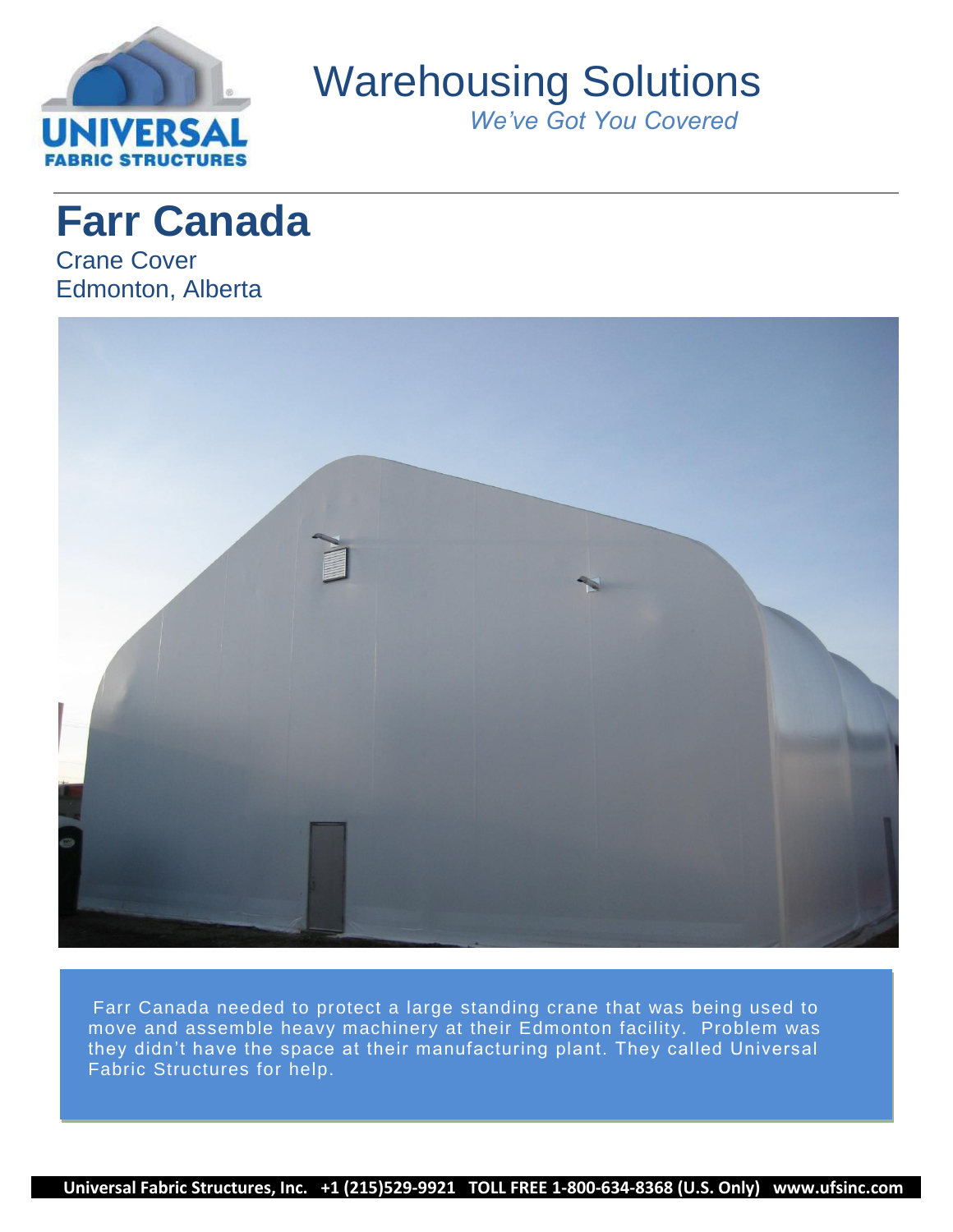# **Background**

Farr Canada, a manufacturer and distributor of hydraulic power tongs, needed to protect a large standing crane that was being used to move and assemble heavy machinery at their Edmonton facility.

Problem was they didn't have the space at their manufacturing plant. They called Universal Fabric Structures for help in designing a solution to meet their needs.



### **Scope of Work**

A 60' wide x 75' long Hercules structure with 20' interior eve clearance.

# **Solution**

After discussing multiple options available it was recommended to use the Hercules Series. The Hercules uses a galvanized steel frame and this particular project required Premium Ferrari 24 oz. fabric with a commercial R-19 insulation. The flame retardant fabric meets California Fire Marshall NFPA 701 standards. Due to the size of the crane the structure was designed 60' wide x 75' long with 20' interior eve clearance. The side walls on the Hercules were modified and raised to meet the needs of the crane height.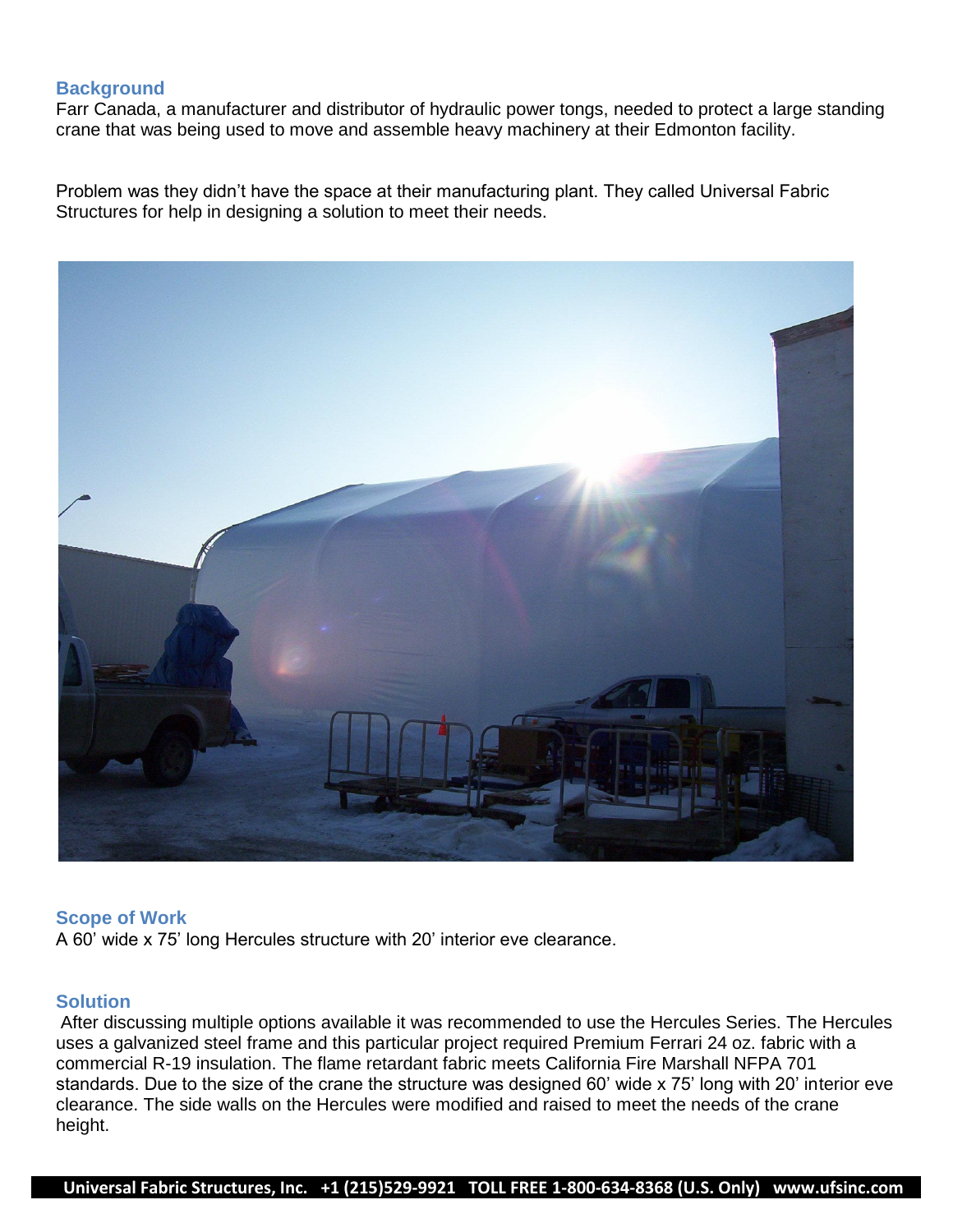Another modification was needed to meet the elevated snow load requirement. Winters in the Alberta, Canada region are extremely harsh and the team at Universal Fabric Structures customized the building to exceed these limits. The structure meets the required wind load for the region as well.

There was one more request.

Farr wanted the new building connected to its current manufacturing plant. A connecting corridor was designed with full insulation attaching the traditional construction manufacturing plant to the tensioned fabric Hercules building.



**Connecting corridor**

Since the facility is located in an area where there is sometimes a labor shortage, installation was provided by Universal Fabric Structures as well. Even with these modifications the new structure still was able to provide a fully insulated manufacturing environment at a fraction of the cost of traditional construction.